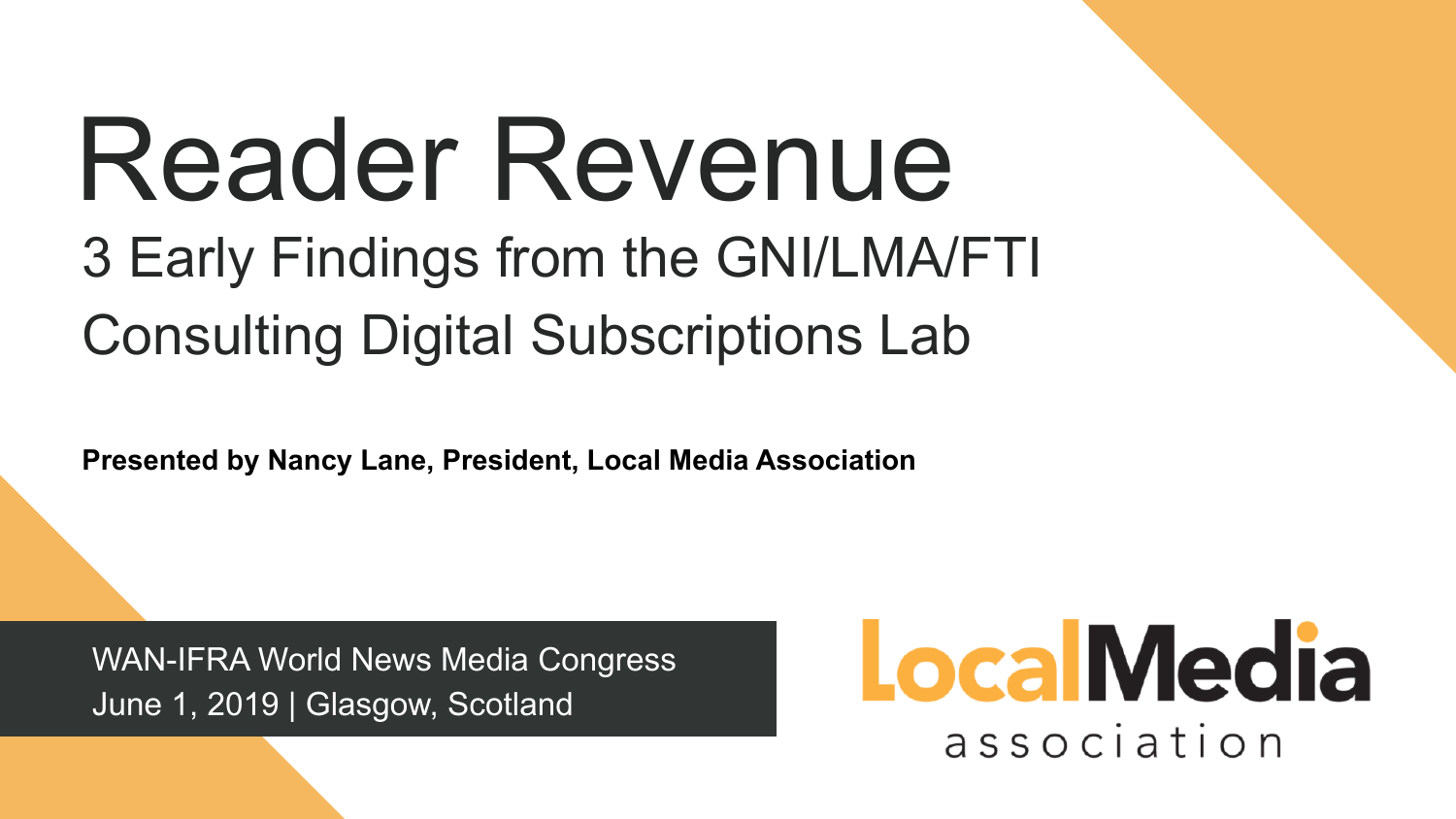## **LocalMedia** association

"We are intensely focused on helping local media companies discover new and sustainable business models."

## Just launched:



REINVENTING BUSINESS MODELS FOR NEWS

# CAccelerate Local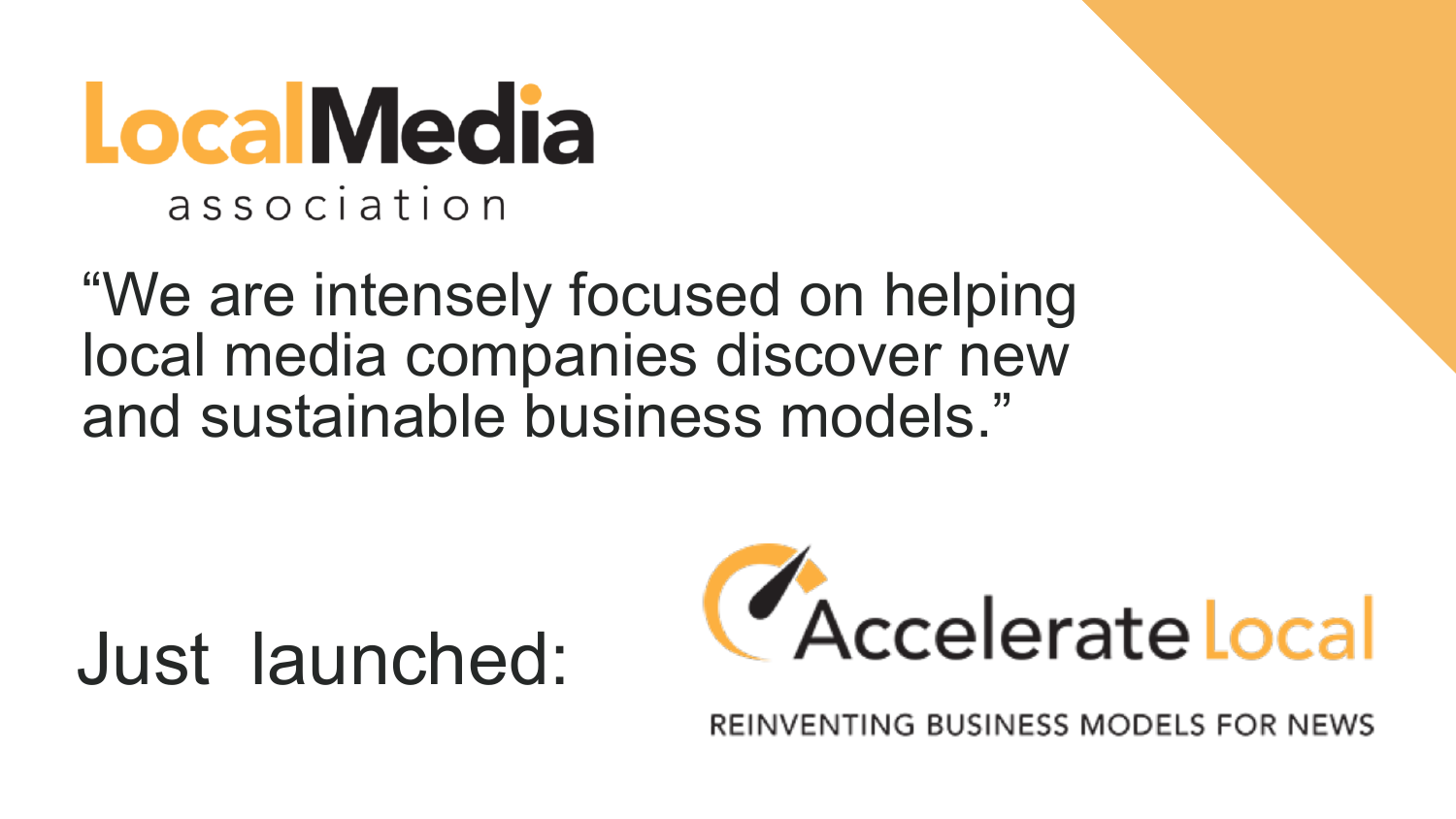#### GNI DIGITAL SUBSCRIPTIONS LAB ABOUT THE



10 newspaper partners include large and small, from The Houston Chronicle to the Southeast **Missourian** 

Designed to take digital subscriptions to the next level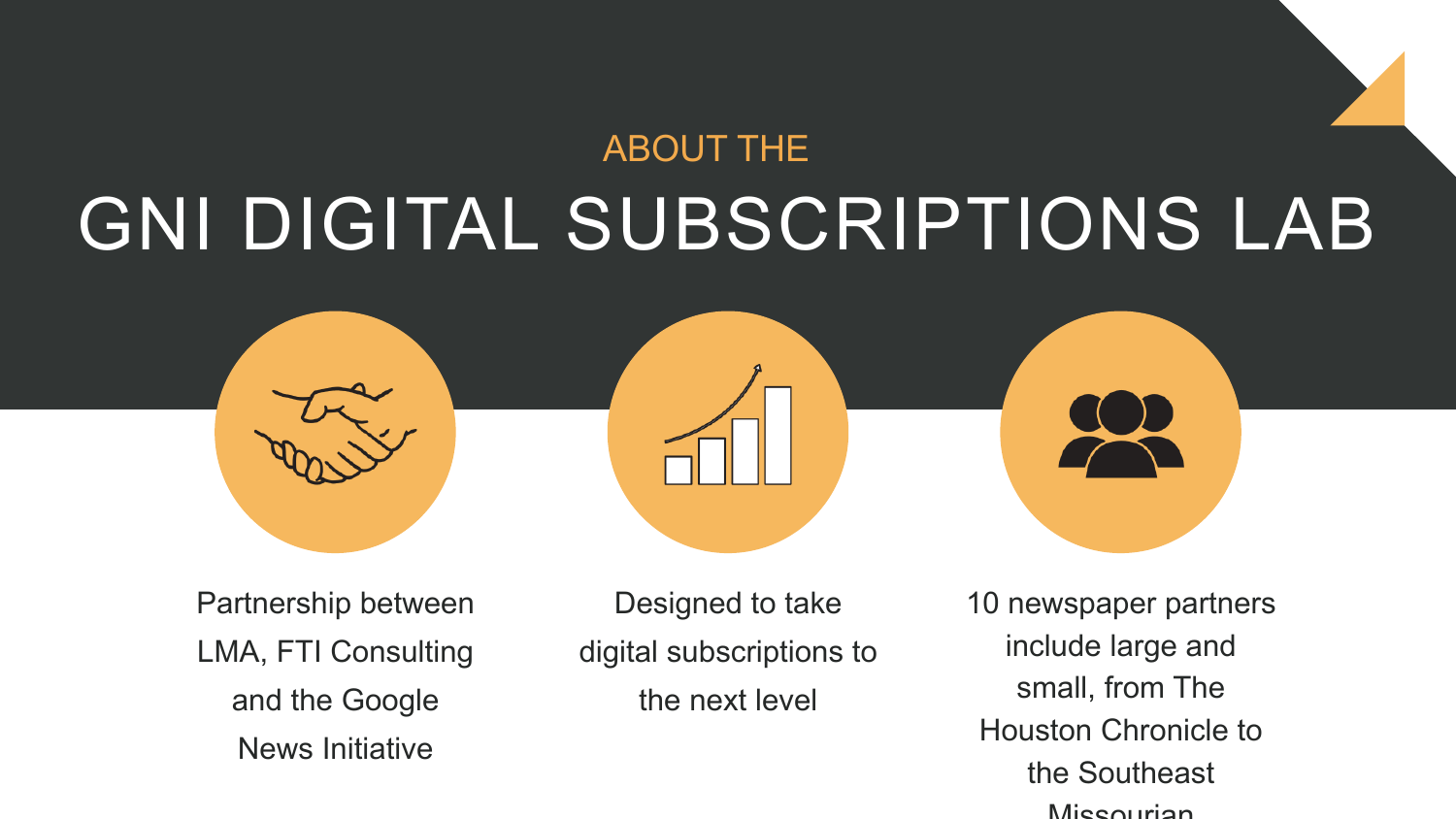Technology Challenges Are Holding Back Small and Mid-Size Newspapers

- Hampered by legacy systems designed for print circulation • New technology options are far more expensive, but critical to success • Without proper technology investments, they will not be able to
- 
- 
- 
- 
- 
- 
- - win in this space

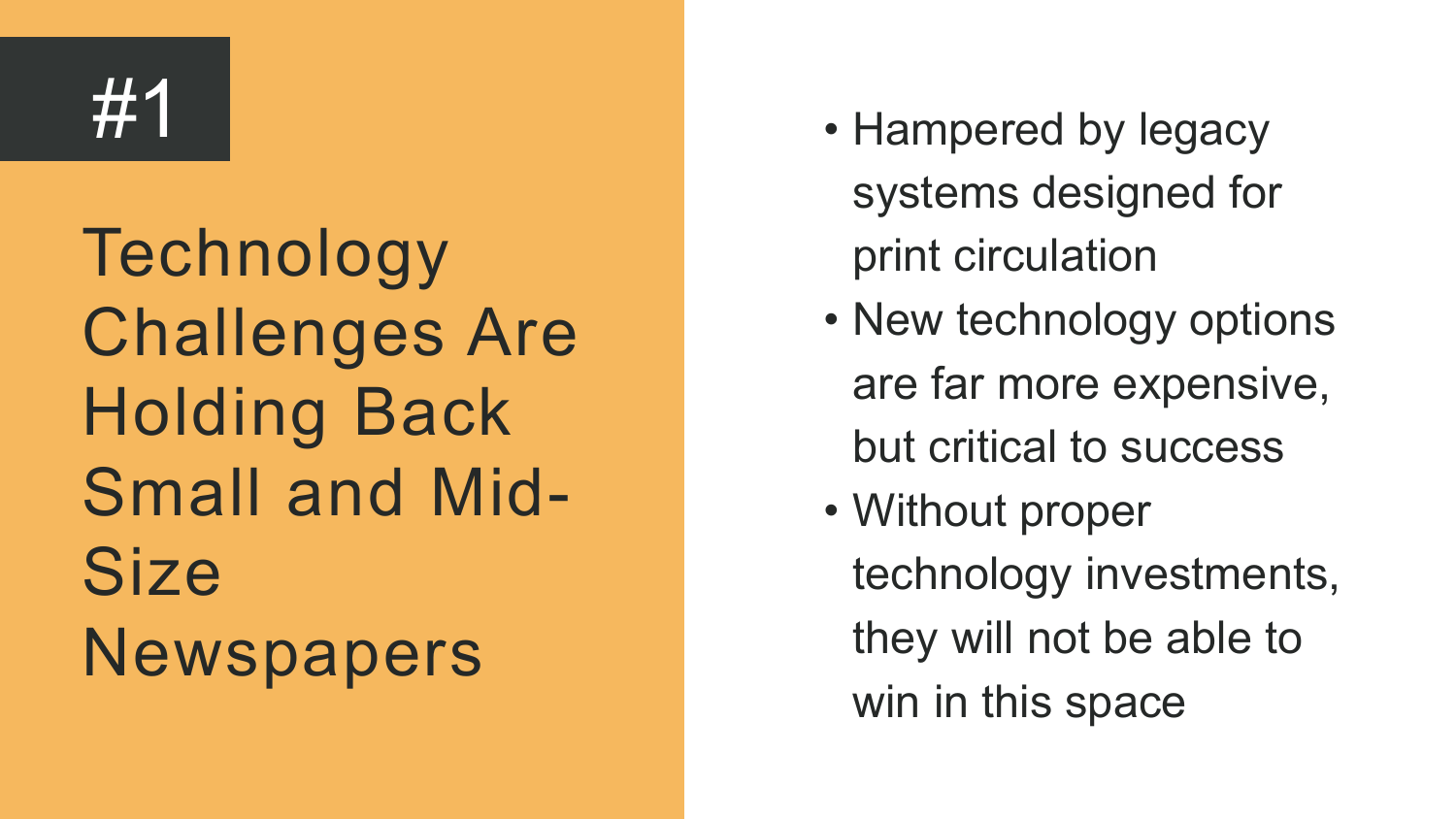Understanding and Leveraging Data is a Major Challenge

- Most don't have a data strategy or data analyst
- 
- on staff
- They don't know how to make sense of the data
- - that they do have
- As a result, they aren't
	- able to leverage data to
	- grow digital subscriptions
- This must change in
	- order to win in this space

#2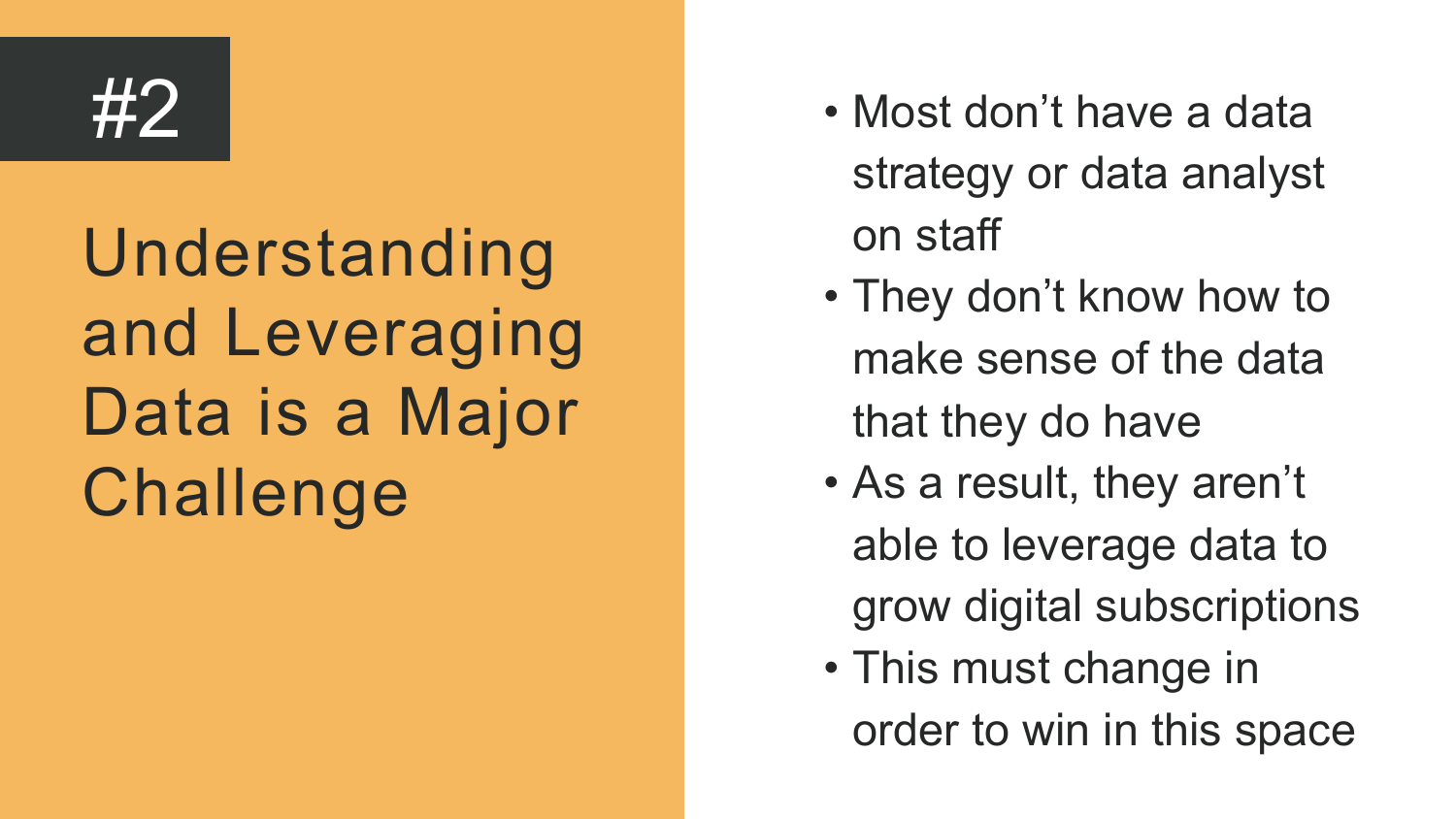#### User Experience is an Issue

- click-to-pay
	-
- No one is using single • Mobile UX is even
	- worse
	-
	-
- -
- There are too many
	- steps to complete the transaction
- UX must become a top
	- focus in order to win in
	- this space

#3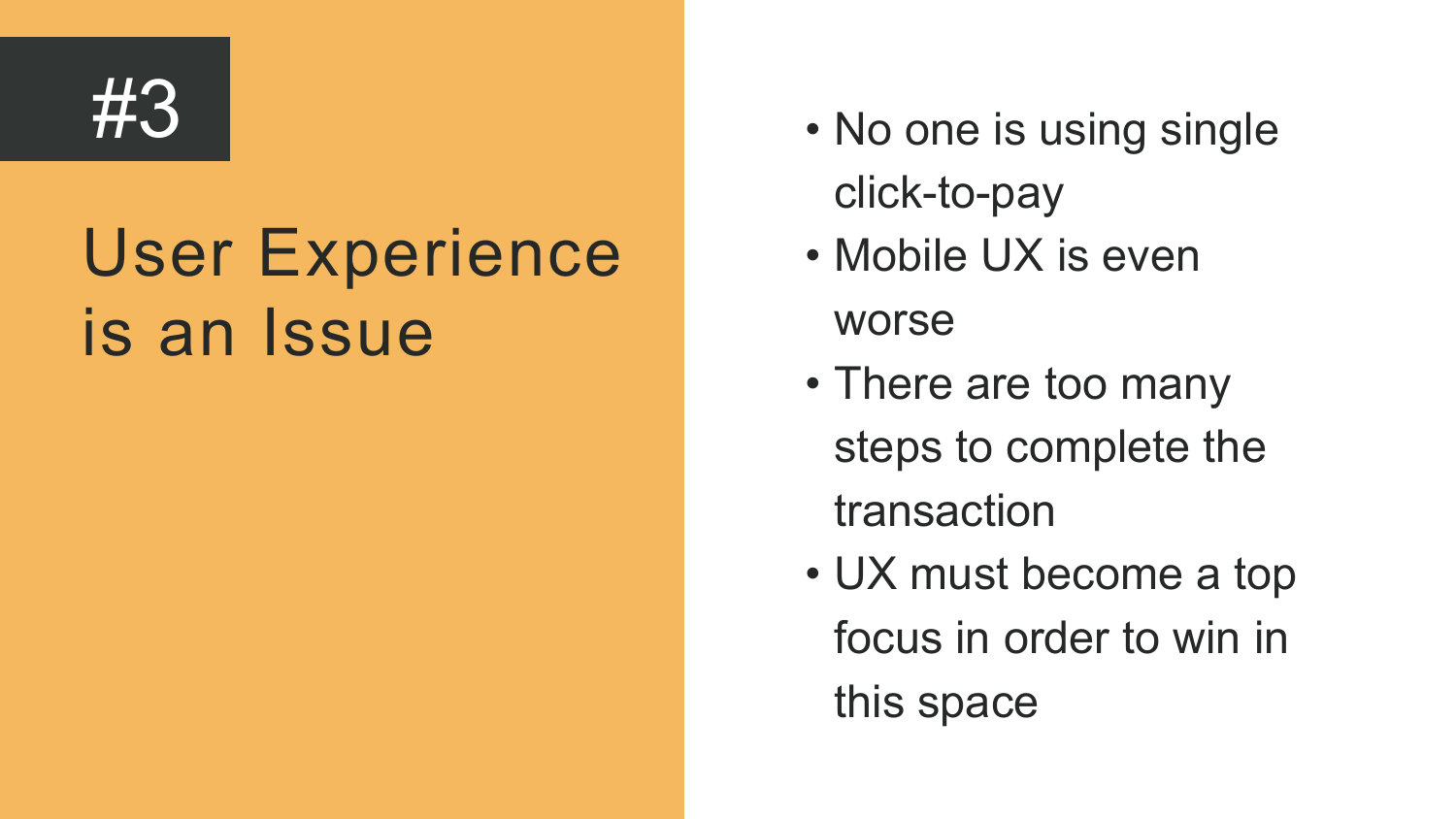**Seattle Times – Investigative Journalism Fund** 

#### **Post and Courier (Charleston, SC) – hiring a grant writer**

**Others are looking at non-profit status .** . . .

#### **COMMUNITY FUNDING GRANTS**  NEW TREND TO WATCH

**Civic-minded family owned media companies are going in new and exciting directions** 



LGL2 STIC LECSTRIEL? MG.AG

nonprofit-in-a-new-and-unproven-way-and-now-the-irs-will-have-its-say/ 

https://company.seattletimes.com/investigativefund/